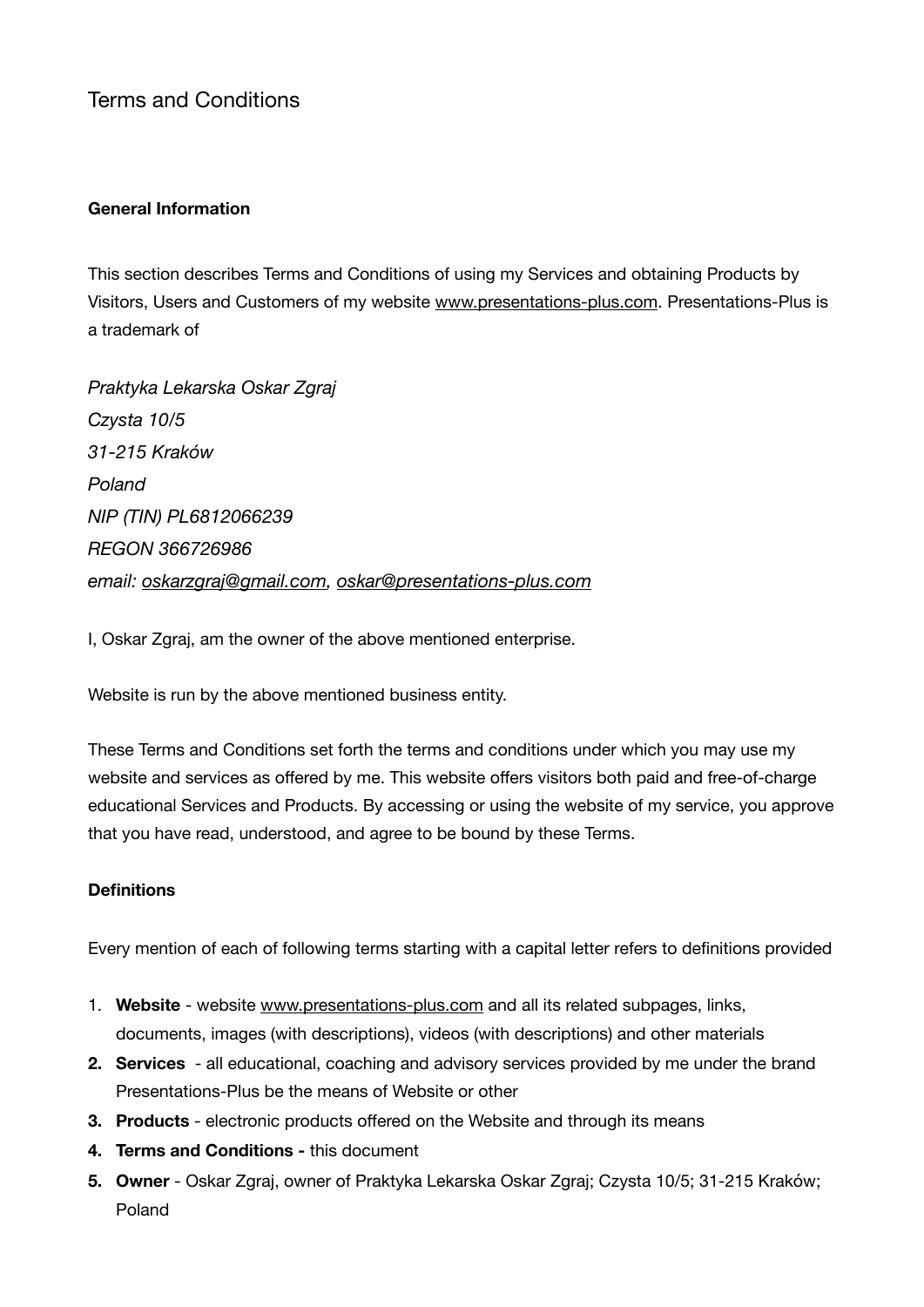- **6. Visitor** any person, company or company representative who decides to visit the Website
- **7. User** any Visitor who decides to interact with the Website and use its features
- **8. Client**  any Visitor or User who buys or orders paid Services and/or Products
- **9. Order** an act of will of any person or company to obtain paid Services and/or Products
- **10. Agreement**  sales agreement between me and any Client when they buy a Service and/or a Product

#### **Terms of use**

- 1. The Website offers a number of ways you can interact with it. Some of them are free and available to all Visitors. Some require to register with the Website thus becoming a User. The main purpose is to deliver Presentations-Plus Video Course.
- 2. In order to use my website and/or receive my Products or Services, you must be at least 18 years of age, or of the legal age of majority in your jurisdiction, and possess the legal authority, right and freedom to enter into these Terms as a binding agreement. Otherwise you must have a consent of your parent or guardian and be supervised by him or her while using the Website. The Website does not contain any materials that are considered inappropriate for minors. It does have access to purchasing tools that should not be used without supervision unless you are an adult. You are not allowed to use this website and/or receive Products and/or Services if doing so is prohibited in your country or under any law or regulation applicable to you.
- 3. Obtaining the Course requires payment. By clicking on a pricing plan of your choice, filling the billing and payment information and proceeding with a payment you will be granted access to course materials. If you have previously registered with the Website this process should take place automatically. Else you will receive your instructions via email provided during registration or checkout process.
- 4. Depending on the type of membership you choose certain areas will be available. Description of benefits and Services available with each plan is available in the [Plans & Pricing](https://www.presentations-plus.com/plans-pricing) section.
- 5. All course materials, including, without limitation, software, images, text, graphics, logos, patents, trademarks, service marks, copyrights, photographs, audio, videos, documents, music and all Intellectual Property Rights related thereto are property of me, Oskar Zgraj, and are protected by intellectual property laws (including copyright) and cannot be used for marketing purposes or presented by any medium without a written consent from the Owner. You agree not to sell, license, rent, modify, distribute, copy, reproduce, transmit, publicly display, publicly perform, publish, adapt, edit or create derivative works thereof without my written consent.
- 6. Access to Course materials as well as other Products and Services will be maintained for the time stated on the [Plans & Pricing](https://www.presentations-plus.com/plans-pricing) or [Book Private Training Here.](https://www.presentations-plus.com/book-private-coaching-here-premium) Time limited offers or subscriptions give you access for the time stated. "Life-long access" is provided with once-off payments for the unlimited period of time pending my business will be operational. If for any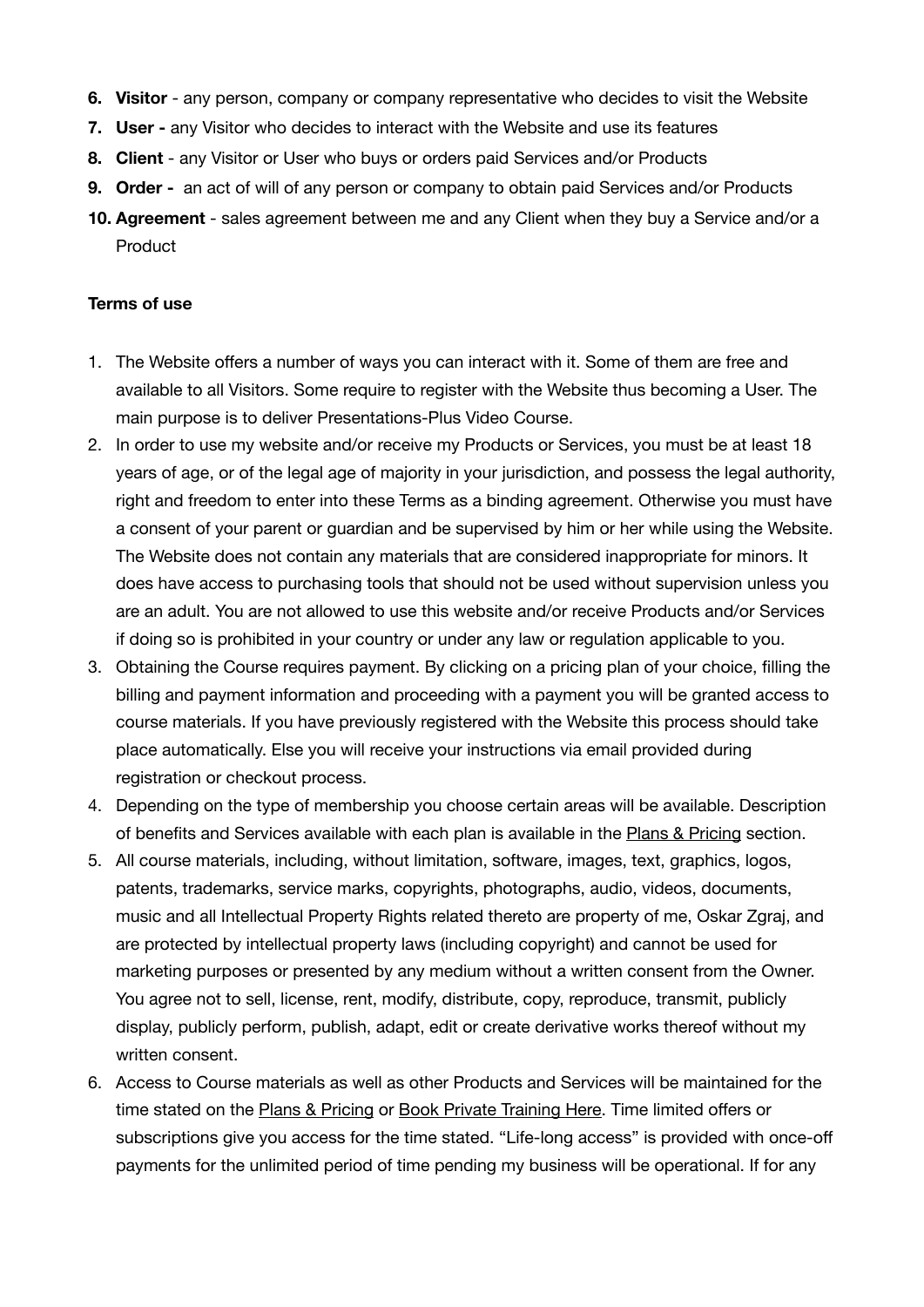reason I will seize to operate the Website in the future, course materials will be made available to you on a free access public platform (like Youtube or Vimeo).

- 7. Every access to the Website that requires registration or login is password protected. It is User's and Client's responsibility to protect their password from access of other people and/or institutions. Access of people other than Clients to paid materials will be considered copyright infringement with all its financial and legal consequences.
- 8. Data provided during the Order will be used to proceed with your order and deliver Products and Services. This also allows me to issue a tax invoice with correct details. It is Clients responsibility to assure that details are correct. If you make a mistake and notice it after the Order is placed please use the [Contact Section](https://www.presentations-plus.com/contact-1) to let me know.

# **Terms of purchase**

- 9. Before order is placed you will be informed by the Webpage about the Product's and/or Service's main features, the length of time you may access Products and/or Services, price or cost of Products and/or Services and period of "Money-Back Guarantee" should you change your mind about the purchase for any reason.
- 10. All prices are in Euro's and include VAT if applicable.
- 11. Prices shown at the time of placing your Order are binding.
- 12. I reserve the right to change the prices on the Website, add new Products and Services to the Website, introduce and cancel discounts, provide individuals with promotional codes available outside the Website. This right does not change the binding price you agree by placing an Order.
- 13. Products and Services are sold with a one person licence and for educational use of this person. This means that only the person that bought the Product and/or Service is licensed to use it. I allow the usage by immediate family members meaning your parents, spouse and children. Any other family members or friends should obtain their own licence.
- 14. By placing an Order (by clicking on "Buy Now" button) the Client indicates their will to enter the Agreement and makes an offer. It is not considered a valid Agreement yet.
- 15. The payment is processed either by PayPal (PayPal Inc.)<sup>®</sup> or PayU (PayU S.A.)<sup>®</sup>. Card payments are also processed by [Braintree](https://www.braintreepayments.com) ®, which is a [PayPal Inc.®](http://www.paypal.com) service
- 16. The Agreement is considered signed by both sides and valid once you receive the confirmation email after your purchase.
- 17. I will start processing your order once the money is registered in my account or confirmed by the payment mode provider.
- 18. Should some products be unavailable during the time of your purchase you will be notified by email. In this case your order will be processed partially or cancelled.
- 19. I reserve the right to limit the amount of Products and/or Services available at any given time. Some of them include interacting with me online and occupying my time. This rule should ensure timely delivery of those private/personal Services in a timely manner to all interested Clients.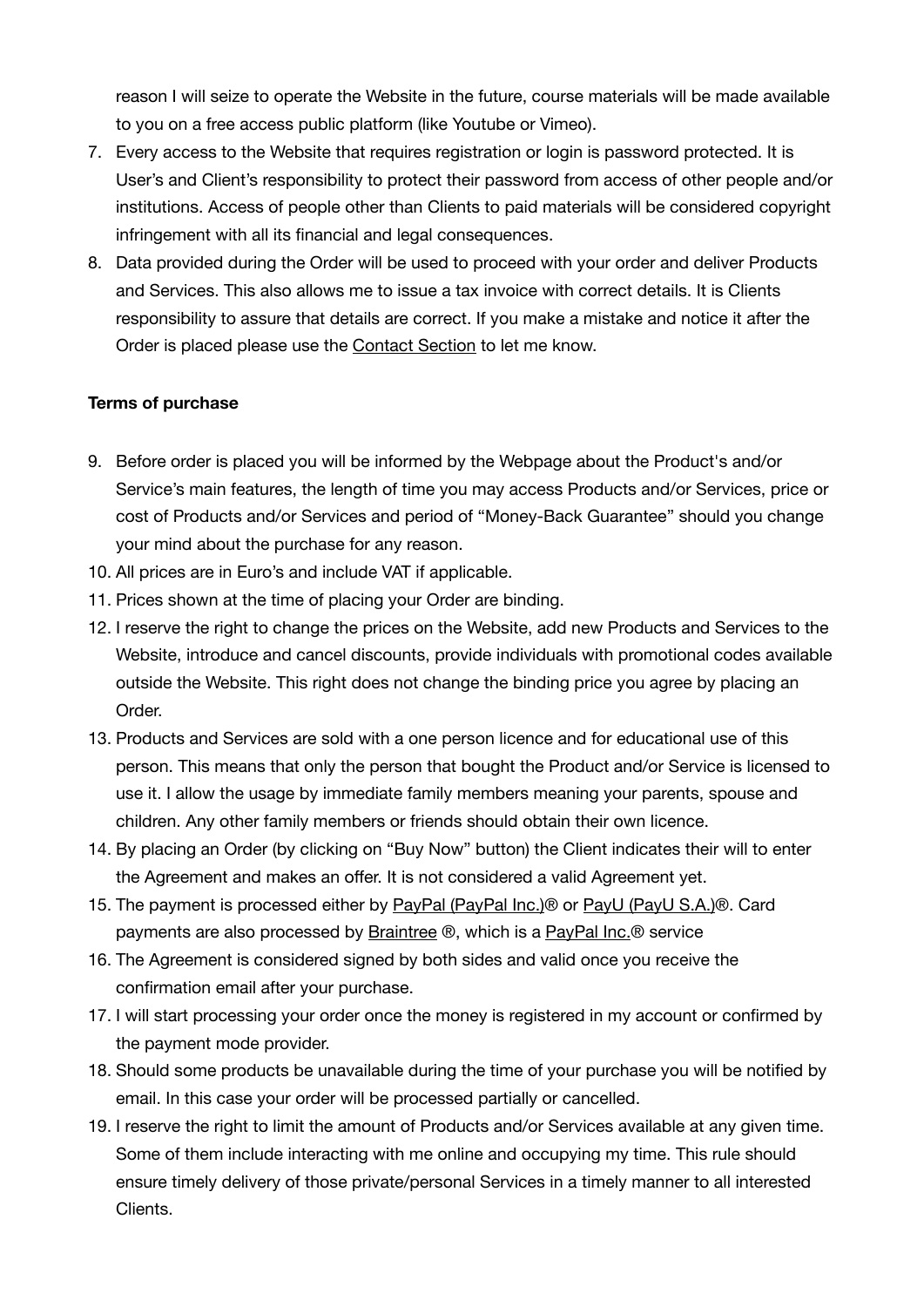- 20. Your Services and/or Products will be delivered electronically. The delivery is free of charge.
- 21. As a delivery you will receive a Product electronically or you will be sent an email with the instruction how to access the Product and/or Service you purchased.
- 22. The delivery will be performed without undue delay no later than 5 working days from the time of purchase.
- 23. You will receive your invoice electronically via email. Should you require a hard copy sent by traditional post, please, let me know using the [Contact Section](https://www.presentations-plus.com/contact-1) and I will provide you with one.

## **Online Sessions**

- 24. If your pricing plan includes a One on One Training Online session/sessions you will receive an access to "Book Private Training Here" page. When there, choose the "package" option to use sessions included in your pricing plan.
- 25. If your pricing plan does not include this training or you have exhausted your package sessions you may purchase additional hours on the same subpage.
- 26. You can automatically book a session when I am available.
- 27. You can reschedule your session up to 24h prior commencement time without giving a reason and without losing your money / package hours. Similarly - I can reschedule the session up to 24h prior its commencement without giving a reason.
- 28. If you reschedule in less than 24h prior to commencement you will lose your spot / session. If I reschedule the session within 24h of commencement you will receive your session on another date and one more free of charge as a compensation. This rule allows mutual respect for our time and appointments.
- 29. The Client has no right to withdraw the service of One on One Online Session in case The Owner has performed that Service

### **Terms of Withdrawal / Refund policy**

- 30. Most jurisdictions nowadays allow 14-30 day time to change your mind and withdraw from the Agreement for electronic Products and/or Services and also for Agreements signed outside the Seller's premises - for all private buyers some small companies. I guarantee a 45-day Money Back should you wish to withdraw.
- 31. Should you wish to withdraw your order or purchase please use the [Contact Section](https://www.presentations-plus.com/contact-1) or write an email to [oskar@presentations-plus.com](mailto:oskar@presentations-plus.com?subject=Withdrawal) or send your written request to:

*Praktyka Lekarska Oskar Zgraj Czysta 10/5 31-215 Kraków*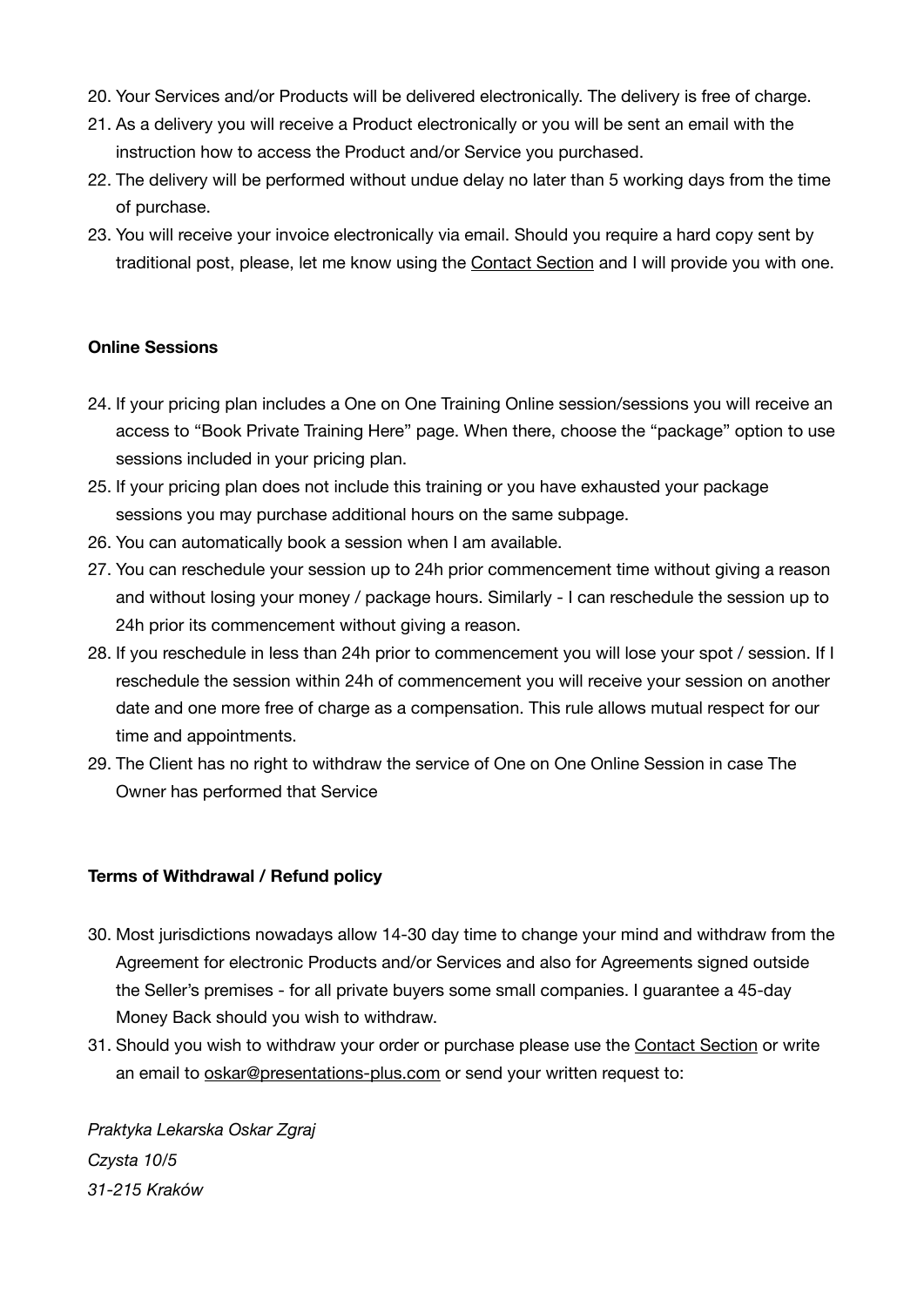## *Poland*

or use the [Withdrawal Form.](http://www.presentations-plus.com/contact6)

You do not need to use a Withdrawal Form for your request to be processed.

- 32. While within this period of time you do not need to give any reason for withdrawal. I will return your money to you using same instrument you paid it with (PayPal ® / PayU ®)
- 33. For quality purposes I may send you an email asking for your reasons to withdraw. This is to ensure I correct any elements of Products and/or Services that are not meeting my Clients' expectations. This in no way will stand in the way of you receiving back your money.
- 34. Your access to Products and/or Services your Withdrawal concerns will be blocked the moment I send back the money.
- 35. The return of your money will be done within 14 days of receiving your request to withdraw.
- 36. Processing your withdrawal is free of charge.
- 37. Once your access has been retracted you are not allowed to save and/or hold any parts of Products and/or Services you received before in any form.

## **Responsibility for flaws and defects**

- 38. The Owner is responsible for delivering Products and/or Services free of flaws and defects. I waive the responsibility should delivery of Service be dependent on a third-party provider (for example your Internet Provider or web conferencing provider or other).
- 39. Should the Product and/or Service have a flaw or defect that disables you from using it you have the right to utilise Warranty that is valid 1 year from the date of purchase. When you execute this right I will firstly try to repair the defect or the flaw and should that prove impossible either provide you with a new Product or Service or return your money.
- 40. You can register your claim to execute the Warranty right by using the [Contact Section](https://www.presentations-plus.com/contact-1) or writing an email to: [oskar@presentations-plus.com](mailto:oskar@presentations-plus.com?subject=Warranty%20Claim)
- 41. Processing of your request will be undertaken without delay and no later than 14 working days from the date of the claim.
- 42. You will receive my reply by email.

### **Technical requirements, features, provision of electronic Services and Products**

- 43. To use Products and Services provided by Presentations-Plus you will be required to register with the website. Each use usually requires a login.
- 44. To get access to the Website, Products and Services you will require: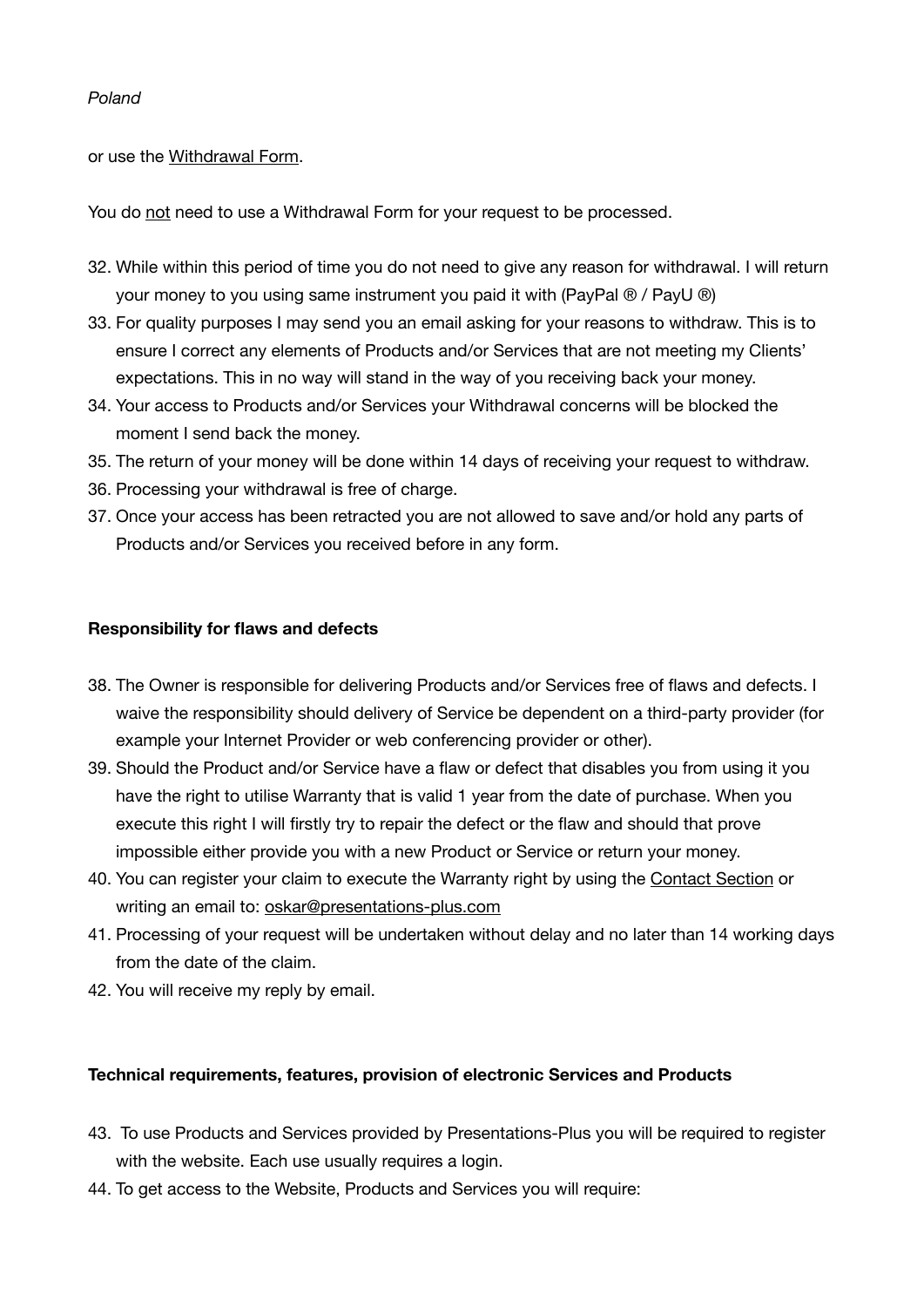- an active email account (for registration, login, purchase and usage)
- a personal computer, pad or other mobile device with access to the Internet
- an up-to-date web browser
- access to essential cookies turned on (or allowed) in your web browser
- App or other software to read .pdf files and image files
- ability of your software and hardware to play videos from online sources
- 45. I waive the responsibility should you have trouble accessing your Products and/or Services due to malfunction of your hardware or software or if it's obsolete and/or no longer supported by the services I use.

### **Data protection and cookies**

46. Data protection procedures and the use of cookies are delineated in [Privacy Policy.](https://www.presentations-plus.com/privacy-policy)

### **Rules of comments**

- 47. Should you want to leave a comment on the blog you will be asked to Log-in. Please be respectful. I reserve the right to delete comments that do not follow the respect rule in any way and/or block the author from commenting any further.
- 48. I reserve the right to decide whether the comment brakes that rule arbitrarily and I have the final word in that matter. I am happy to discuss the issue with you but I do not offer nor entertain any appeal procedure.

### **Waivers and limitation of liability**

- 49. The Owner waives the responsibility for any consequences of your use of knowledge and skills taught in Products or Services.
- 50. The Owner also waives the responsibility of any economical, financial, employment or health issues or losses connected to your usage of the Products and/or Services and the knowledge taught in them.
- 51. You agree to indemnify and hold me, Oskar Zgraj, harmless from any demands, loss, liability, claims or expenses (including attorneys' fees), made against me by any third party due to, or arising out of, or in connection with your use of the website or any of the Products and/or Services offered on the Website.
- 52. To the maximum extent permitted by applicable law, in no event I, Oskar Zgraj, shall be liable for any indirect, punitive, incidental, special, consequential or exemplary damages, including without limitation, damages for loss of profits, goodwill, use, data or other intangible losses, arising out of or relating to the use of, or inability to use, the Services and/or Products.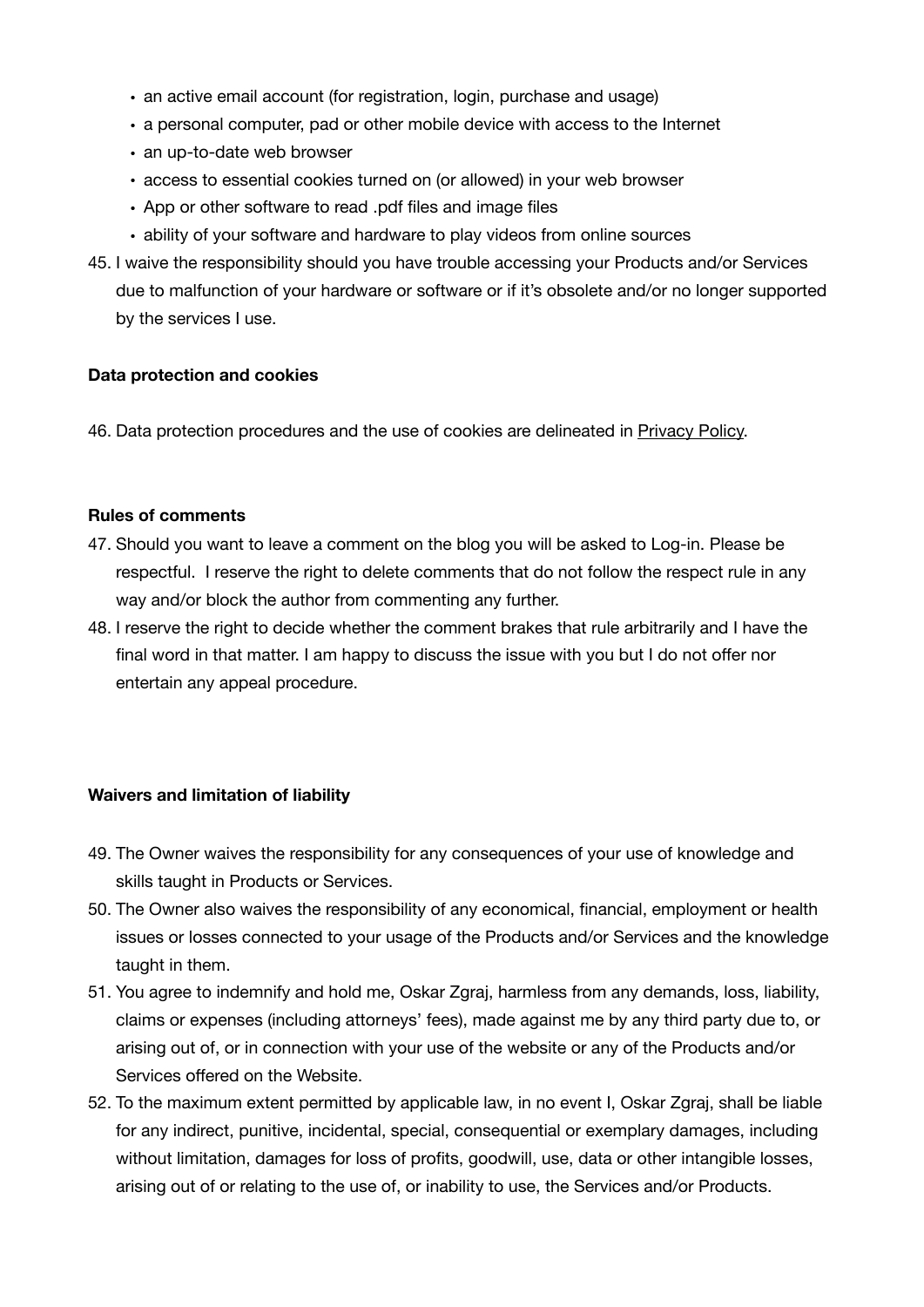53. To the maximum extent permitted by applicable law, I, Oskar Zgraj, assume no liability or responsibility for any (i) errors, mistakes, or inaccuracies of content; (ii) personal injury or property damage, of any nature whatsoever, resulting from your access to or use of my Products and/or Service; and (iii) any unauthorized access to or use of secure servers supporting the Website and/or any and all personal information stored therein.

## **Newsletter terms**

- 54. Should you give Explicit Consent (by ticking a box "I want to subscribe for a newsletter" I will send you from time to time emails with new features, blog posts, video materials etc. which is considered informational material.
- 55. In that situation I may also contact you with new offers, promotions, gifts giveaways and others which constitute marketing material.
- 56. You may cancel your subscription at any time by clicking a link in the title line or at the bottom of each email message.

# **Other terms and conditions**

- 57. None of the statements in this document limits in any way your Consumer's rights that are legally binding at your location.
- 58. These Terms, the rights and remedies provided hereunder, and any and all claims and disputes related hereto and/or to the services, shall be governed by, construed under and enforced in all respects solely and exclusively in accordance with the internal substantive laws of the Republic of Poland, without respect to its conflict of laws principles. Any and all such claims and disputes shall be brought in, and you hereby consent to them being decided exclusively by a court of competent jurisdiction located in Kraków, Poland. The application of the United Nations Convention of Contracts for the International Sale of Goods is hereby expressly excluded.
- 59. Any dispute between the Owner and the Client and/or User and/or Visitor will first be settled in voluntary means. Should that fail the dispute can be brought in from of a Public Court covering the Owners location (Kraków, Poland).
- 60. I may permanently or temporarily terminate or suspend your access to the Service or Product without notice and liability for any reason, including if in my sole determination you violate any provision of these Terms or any applicable law or regulations. This is especially valid if I find you in breach of my Intellectual Property rights.
- 61. You may discontinue use and request to cancel your account and/or any Services and/or Products at any time. Notwithstanding anything to the contrary in the foregoing, with respect to automatically-renewed subscriptions to paid services, such subscriptions will be discontinued only upon the expiration of the respective period for which you have already made payment